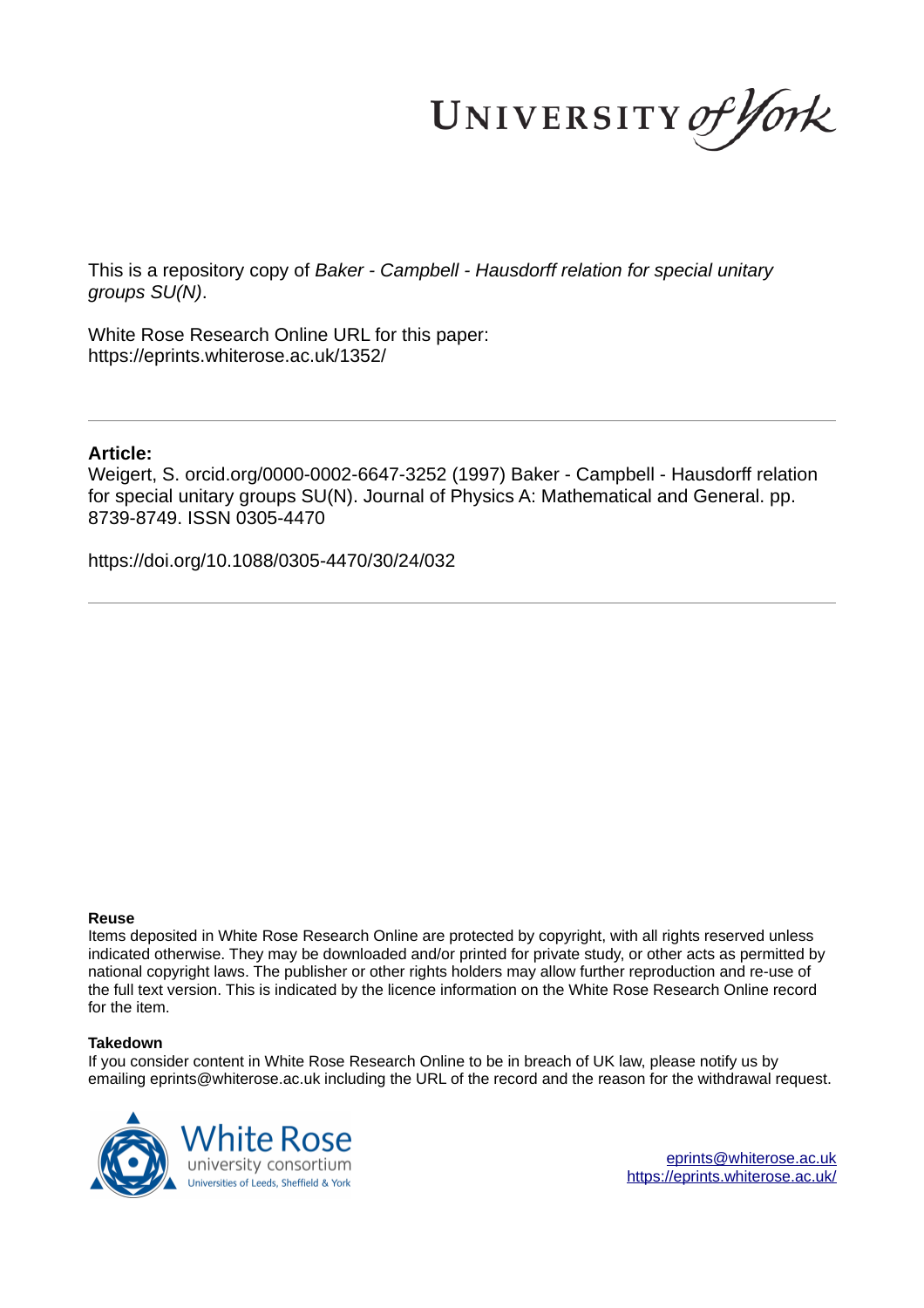# -- - - 
- - -

- -℄ -- - -- Klingelbergstrasse 82, CH-4056 Basel

+
- -# .//-

### Abstract

-  - - - - - - 

- 
!
 

"

 - 

 -  
" 

" the core is the talent of the column of the core of the core of the state of the core of the core of the core - \$ 

 - % &\$ Similarity transformations encoding the time evolution of quantum me- 
!
\$ 
"
\$ 
  
 - 

# $\mathbf 1$

-  
    $\alpha$  are the contraction of the contractions of the controller contracting operators  $A$  and  $D$ ,  $\alpha$  respectively, as the exponential of a third operator,  $\cup$  ,

$$
\exp[\hat{A}] \exp[\hat{B}] = \exp[\hat{C}]. \tag{1}
$$

The names of Baker, Campbell, and Hausdorff (BCH) are associated (cf. [21]) with a formula for the operator  $\cup$  expressed in inditiple commutators of  $A$  and  $\bm{\nu}$  .

$$
\hat{C} = \hat{A} + \hat{B} + \frac{1}{2} [\hat{A}, \hat{B}] + \frac{1}{12} ([\hat{A}, [\hat{A}, \hat{B}]] + [[\hat{A}, \hat{B}], \hat{B}]) + ...
$$
\n(2)

 $\Gamma$  remarkably, the operator  $\cup$  is expressed depends on commutators of  $A$  and  $D$  $_{\text{outq}}$  imprying that it is contained in the same algebra as  $A$  and  $D$ . For this 

- 
  -- (

 $\Lambda$ rthough the expansion (2) for the operator  $\cup$  is explicit, usually the minime  - - 
- 
 ( / -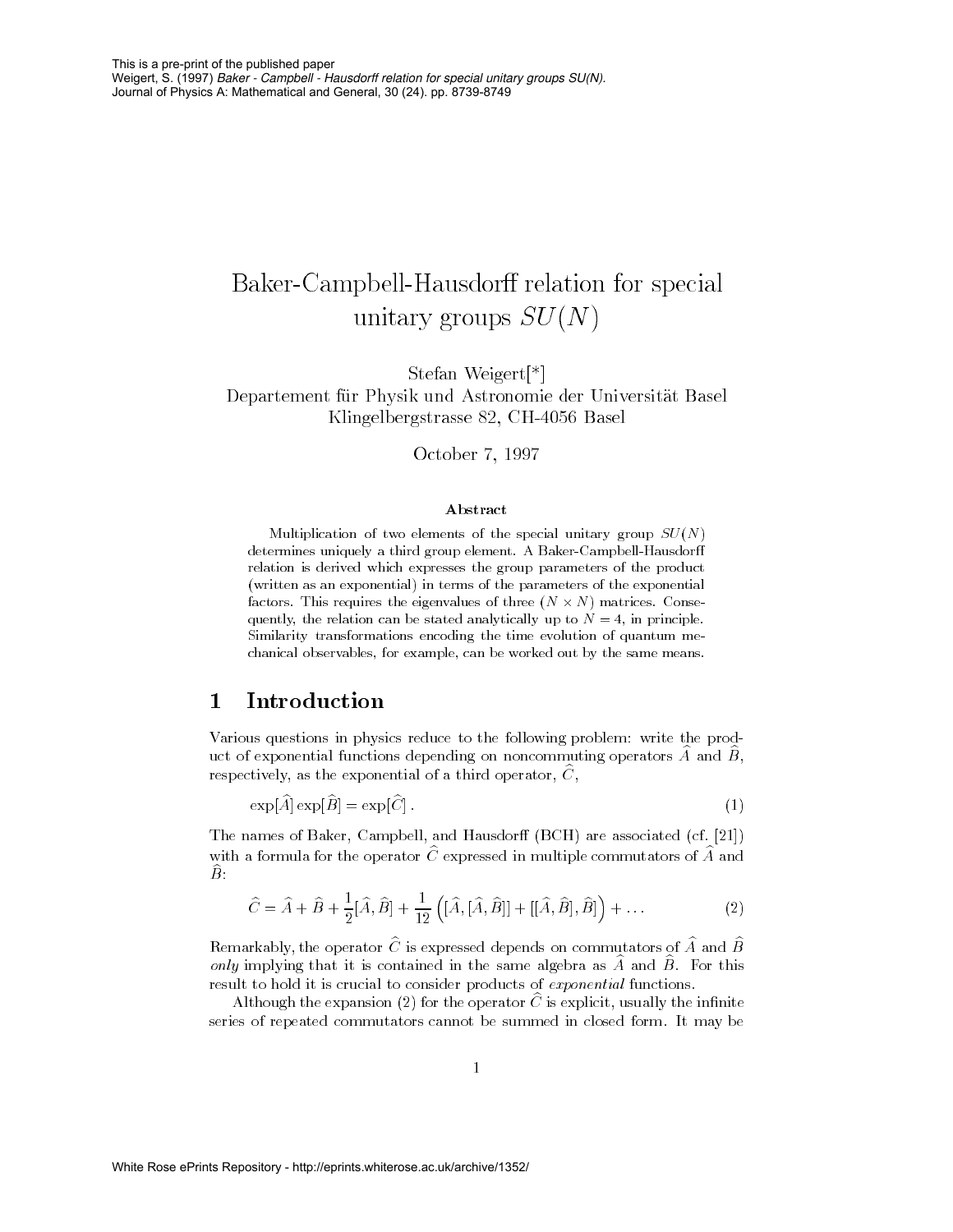used, however, to generate an approximate expression for  $\hat{C}$  by directly calculating a finite number of terms  $[8]$ . When read from left to right, Eq.  $(1)$  shows how to *entangle* the two factors into a single exponential. An application important in quantum mechanics results for the Heisenberg group of position and momentum operators  $\hat{q}$  and  $\hat{p}$ , where

$$
\exp[-i\hat{p}] \exp[-i\hat{q}] = \exp[-i(\hat{p} + \hat{q}) + i\hbar/2]. \tag{3}
$$

The right-hand-side is particularly simple because the commutator

$$
[\hat{p}, \hat{q}] = \frac{\hbar}{i} \tag{4}
$$

is a constant such that only the first commutator in  $(2)$  contributes to the operator  $C$ . Another situation with the need for entangling two operators is encountered in periodically driven systems. In specific cases, the propagator over one full period reduces to a product of the propagators for shorter intervals [4, 7, 19]. The Lie algebras involved in these 'quantum maps' may either have a finite or an infinite number of elements.

When read in the opposite sense, Eq.  $(1)$  represents a *disentangling* relation, that is, the decomposition of a single exponential into factors with simple properties. Such a relation is useful to calculate expectation values of basic operators in the group  $SU(2)$ , for example, since they are easily derived from a generating function in disentangled form [1]. Similarly, changes of the group parameterization [9] are conveniently performed by using BCH-relations. In general, the discussion of coherent states for particle and spin systems as well as for arbitrary Lie groups [16] benefits from the knowledge of (de-)composition rules  $(1)$ .

A closely related question arises from the need to perform similarity transformations according to

$$
\exp[-\widehat{A}]\widehat{B}\exp[\widehat{A}]=\widehat{B}'\,. \tag{5}
$$

If the operator  $\hat{A}$  is proportional to *i* times the Hamiltonian of a quantum system, Eq. (5) describes the time evolution of the Heisenberg observable  $\widehat{B}$ into  $\widehat{B}^{\prime}$ 

A number of techniques has been established in order to efficiently treat entangling and disentangling problems, in particular, if the operators involved in the BCH-relation are elements of a *finite*-dimensional Lie algebra. Twodimensional unitary faithful irreducible representations are used to derive explicit results for the group  $SU(2)$  [9], and for the group of the harmonic oscillator [15, 10], for example. Applications to more complicated cases involving symplectic groups also have been worked out in detail [20, 11]. However, it is not necessary to exclusively work with unitary representations: any faithful representation can be used [10]. This is helpful if one knows a representation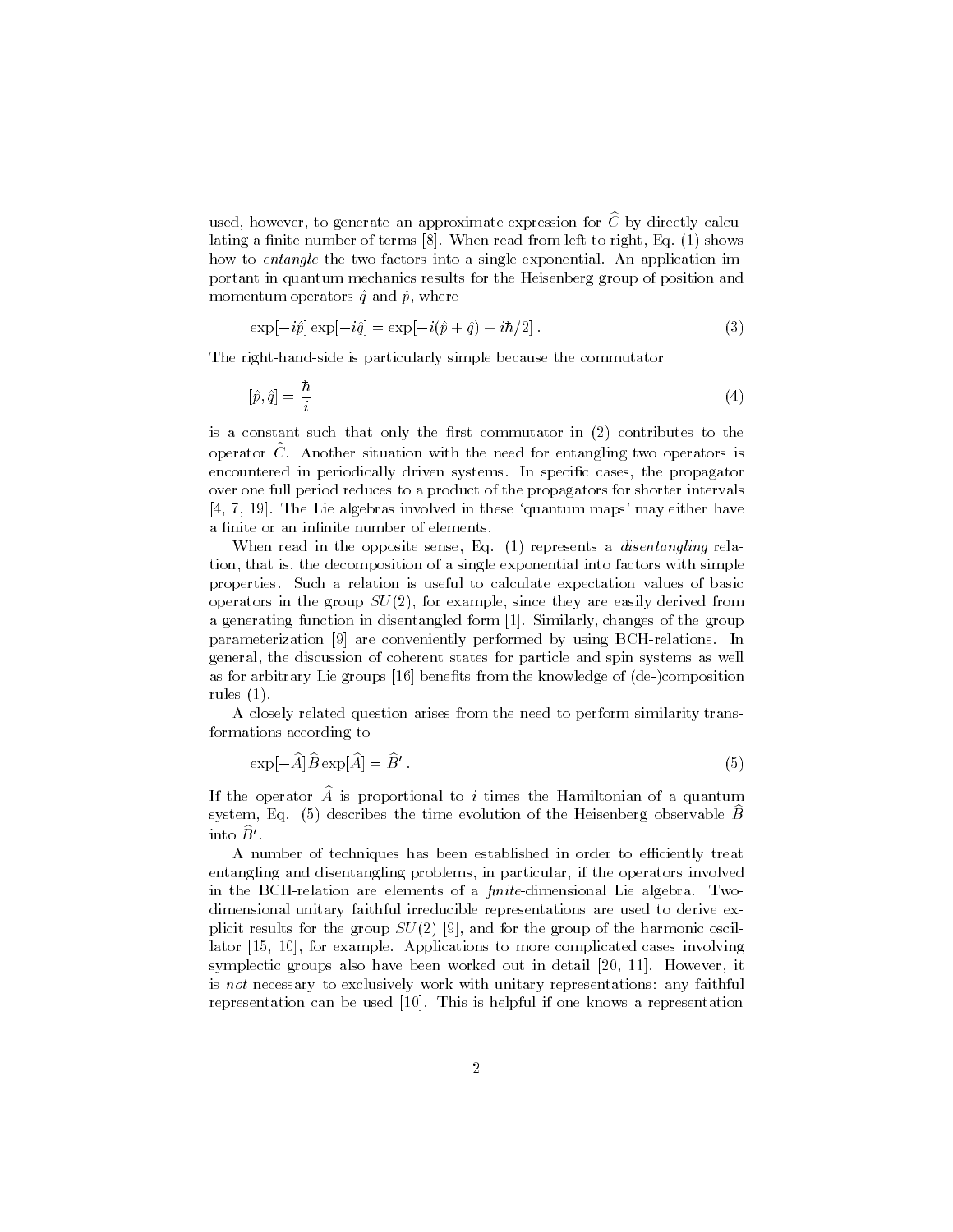consisting of upper and lower triangular matrices since they are easily exponentiated. Disentanglement of Lie group elements is also achieved by using recursion relations for expanded exponentials and Laplace-transform techniques [18]. This approach generalizes a method first applied to particular group elements of  $SU(3)$  [17]. The powerful approach in [21] maps the problem of both (dis-)entangling  $(1)$  and similarity  $(5)$  transformations to the solution of a set of coupled first-order differential equations. This paper also contains theoretical background on BCH-relations, applications in physics as well as a large number of references.

In the present paper a different method to evaluate BCH-relations is developped for the groups  $SU(N)$ . It is based on the spectral theorem for hermitian operators in finite-dimensional vector spaces. A 'linearized' version of this result is derived by exploiting a specific feature of the algebra  $su(N)$  going beyond its Lie algebraic properties. In this way, a one-to-one correspondence between an exponential of linearly combined generators and a linear combination of them is established – 'removing' thus the exponential function. It is then straightforward to entangle elements of the group  $SU(N)$ . Conceptually, this method is related to work performed in the early 1970's where the study of chiral algebras required the evaluation of finite transformations for special unitary groups  $[2, 3]$ . In that context, however, BCH-relations have not been considered.

#### $\overline{2}$ Some Fundamentals of  $SU(N)$

An irreducible faithful representation of the group  $SU(N)$  [14] is given by the set of all unitary  $(N \times N)$  matrices U with unit determinant.

$$
\det U = 1, \qquad U_{nn'} \in \mathbf{C} \,, \quad n, n' = 1, \dots, N. \tag{6}
$$

Each matrix U can be written in the form

$$
U = \exp[-iL], \qquad L^{\dagger} = L \tag{7}
$$

with a traceless hermitian matrix L. It is conveniently expressed as a linear combination

$$
\mathsf{L} = \vec{L} \cdot \vec{\Lambda} \equiv \sum_{j=1}^{N^2 - 1} L_j \Lambda_j , \qquad L_j \in \mathbf{R} ,
$$
 (8)

with the set  $\vec{\Lambda}$  forming a basis for traceless hermitian matrices,  $\Lambda_j^{\dagger} = \Lambda_j$ , called the generators. At the same time, they are a basis of the Lie algebra  $su(N)$  of  $SU(N)$ , satisfying the commutation relations:

$$
\left[\Lambda_j, \Lambda_k\right]_- = 2if_{jkl}\Lambda_l \tag{9}
$$

where the indices j, k, l, take values from 1 to  $N^2-1$ , the summation convention for repeated indices applies, and the  $(N \times N)$  unit matrix is denoted by  $\vert_N$ .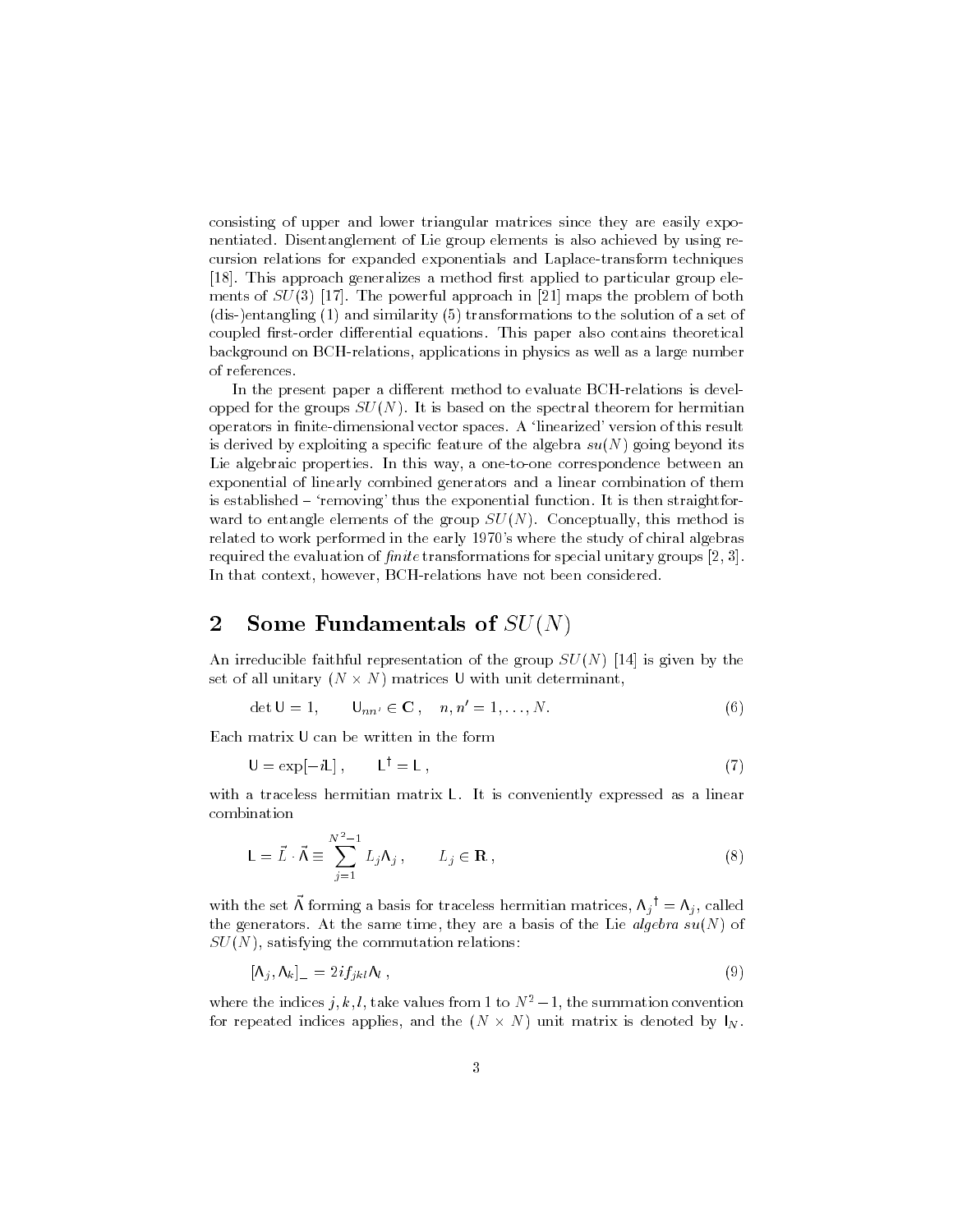The structure constants  $f_{jkl}$  are elements of a completely antisymmetric tensor (spelled out explicitly in [12], for example) with Jacobi identity

$$
f_{klm}f_{mpq} + f_{plm}f_{mkq} + f_{kpm}f_{mlq} = 0.
$$
\n
$$
(10)
$$

The group  $SU(N)$  has rank  $(N-1)$ . In other words, any maximal abelian subalgebra of  $su(N)$  consists of  $(N-1)$  elements corresponding to all linearly independent traceless N-dimensional diagonal matrices. A 'complete set of commuting variables' for a quantum system described by  $SU(N)$  would contain in addition the same number of Casimir operators according to Racah's theorem  $\left\lceil 12\right\rceil$ .

A particular feature of the algebra  $su(N)$  is its closure under *anti* commutation of its elements:

$$
\left[\Lambda_j, \Lambda_k\right]_+ = \frac{4}{N} \delta_{jk} \, \mathbf{I}_N + 2 d_{jkl} \Lambda_l \,, \tag{11}
$$

where the  $d_{jkl}$  form a totally symmetric tensor (cf. [12]). For  $N=2$ , all numbers  $d_{jkl}$  are equal to zero, and the generators  $\vec{\Lambda}$  coincide with the Pauli matrices  $\vec{\sigma}$ : the anticommutator of two of them is either equal to zero or a multiple of the unit matrix, l2.

The anticommutation relation will be important in the present context but it is *not* generic for an arbitrary Lie algebra. As a consequence of  $(11)$ , two generators  $\Lambda_i$  and  $\Lambda_k$  of  $su(N)$  are 'orthogonal' to each other with respect to the trace:

$$
\operatorname{Tr}(\Lambda_j \Lambda_k) = 2\delta_{jk} \tag{12}
$$

In addition, a second Jacobi-type identity exists involving both the antisymmetric and the symmetric structure coefficients in  $(9)$  and  $(11)$ :

$$
f_{klm}d_{mpq} + f_{kqm}d_{mpl} + f_{kpm}d_{mlq} = 0.
$$
\n(13)

For the following, a vector-type notation is useful, based on the structure constants and the Kronecker symbol. Define the scalar product as employed already in Eq.  $(8)$ ,

$$
\vec{A} \cdot \vec{B} = A_n \delta_{nm} B_m = A_n B_n , \qquad (14)
$$

where the components of  $\vec{A}$  and  $\vec{B}$  are allowed to be either numbers or generators  $\Lambda_n$ . Similarly, define an antisymmetric 'cross product'  $\otimes$  by

$$
(\vec{A}\otimes\vec{B})_j = f_{jkl}A_kB_l = -(\vec{B}\otimes\vec{A})_j,
$$
\n(15)

and a symmetric 'dot product'  $\odot$ :

$$
(\vec{A}\odot\vec{B})_j = d_{jkl}A_kB_l = +(\vec{B}\odot\vec{A})_j.
$$
\n(16)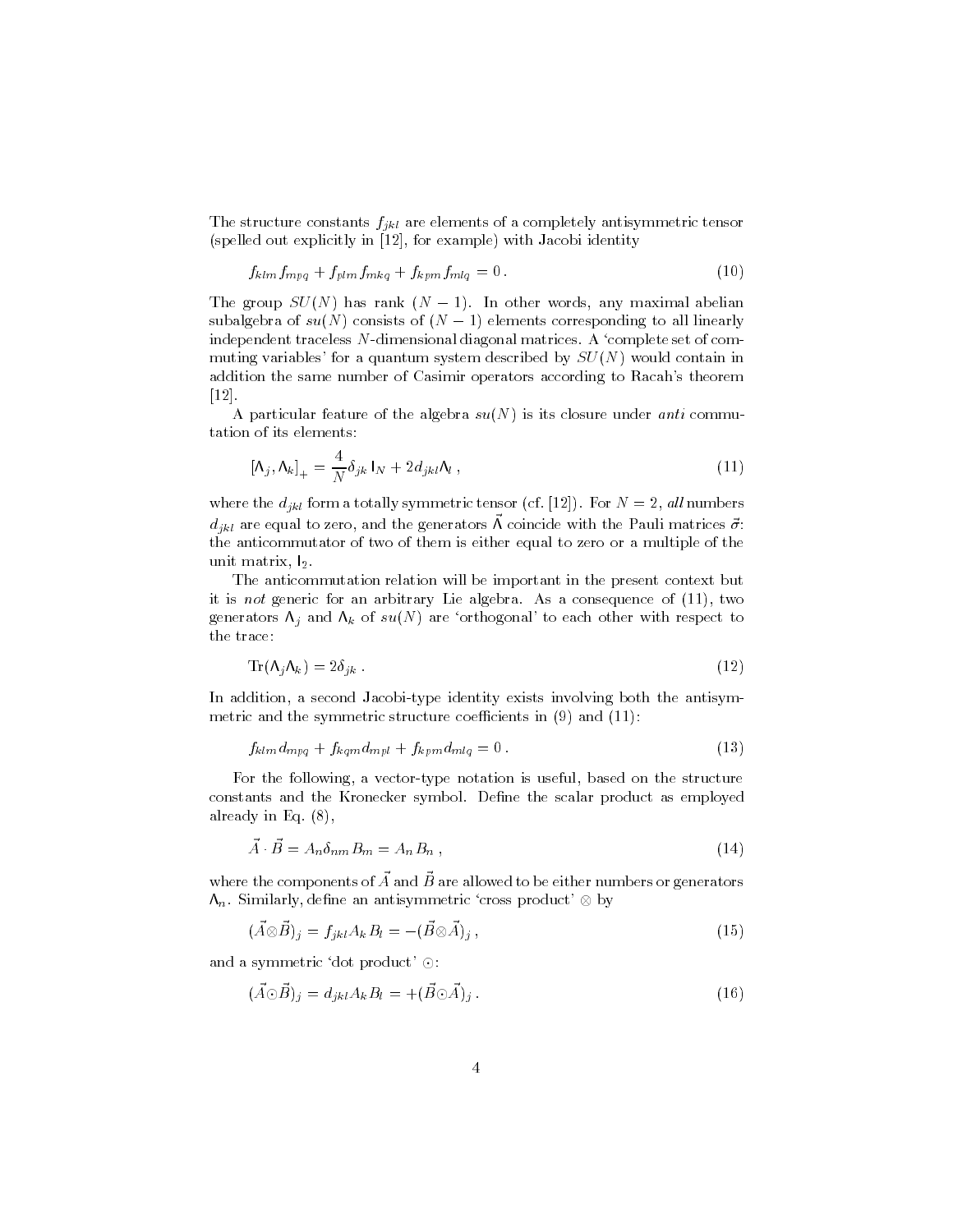Then, the relations  $(9,11)$  can be written

$$
\left[\vec{A}\cdot\vec{\Lambda},\vec{B}\cdot\vec{\Lambda}\right]_{-} = 2i(\vec{A}\otimes\vec{B})\cdot\vec{\Lambda},\tag{17}
$$

$$
\left[\vec{A}\cdot\vec{\Lambda},\vec{B}\cdot\vec{\Lambda}\right]_{+} = \frac{4}{N}\vec{A}\cdot\vec{B}\,I_{N} + 2(\vec{A}\odot\vec{B})\cdot\vec{\Lambda}\,,\tag{18}
$$

where  $\vec{A}$  and  $\vec{B}$  are *arbitrary* vectors of dimension  $(N^2-1)$  with numeric entries. Adding these equations leads to a compact form of the (anti-) commutation relations:

$$
(\vec{A} \cdot \vec{\Lambda})(\vec{B} \cdot \vec{\Lambda}) = \frac{2}{N} \vec{A} \cdot \vec{B} I_N + (\vec{A} \odot \vec{B} + i \vec{A} \otimes \vec{B}) \cdot \vec{\Lambda}.
$$
 (19)

This equation emphasizes the important point that any expression quadratic in the generators can be expressed as a *linear* combination of them, including the identity. As a matter of fact, it generalizes the known identity in  $SU(2)$  for the Pauli matrices:

$$
(\vec{A} \cdot \vec{\sigma})(\vec{B} \cdot \vec{\sigma}) = \vec{A} \cdot \vec{B} \, I_N + i \vec{A} \otimes \vec{B} \cdot \vec{\sigma} \,. \tag{20}
$$

In the new notation, the identities  $(10,13)$  read

$$
(\vec{A}\otimes\vec{B})\cdot(\vec{C}\otimes\vec{D})+(\vec{C}\otimes\vec{B})\cdot(\vec{A}\otimes\vec{D})+(\vec{A}\otimes\vec{C})\cdot(\vec{B}\otimes\vec{D}) = 0, \qquad (21)
$$

$$
(A \otimes B) \cdot (C \odot D) + (A \otimes D) \cdot (C \odot B) + (A \otimes C) \cdot (B \odot D) = 0. \tag{22}
$$

Another useful form of Eq. (13) is given by

$$
\vec{A} \otimes (\vec{B} \odot \vec{C}) = (\vec{A} \otimes \vec{B}) \odot \vec{C} + \vec{B} \odot (\vec{A} \otimes \vec{C}) , \qquad (23)
$$

showing that applying  $\vec{A} \otimes$  to a  $\odot$  product acts as does a derivative. The 'orthogonality' of the generators (12) becomes

$$
\operatorname{Tr}\left((\vec{A}\cdot\vec{\Lambda})(\vec{B}\cdot\vec{\Lambda})\right) = 2\vec{A}\cdot\vec{B},\tag{24}
$$

for arbitrary  $\vec{A}$  and  $\vec{B}$ .

#### Spectral theorem 3

Every matrix  $M \in \mathbb{C}^N$  satisfies its own characteristic equation,

$$
\sum_{n=0}^{N} a_n \mathsf{M}^n = 0 \qquad a_N = 1, a_0 = \det \mathsf{M}, \qquad (25)
$$

according to the theorem of Cayley-Hamilton. The coefficients  $a_n$  define the characteristic polynomial of M. For traceless matrices such as  $M \in su(N)$ , the coefficient  $a_{N-1}$  in Eq. (25) is equal to zero since it equals the trace of M.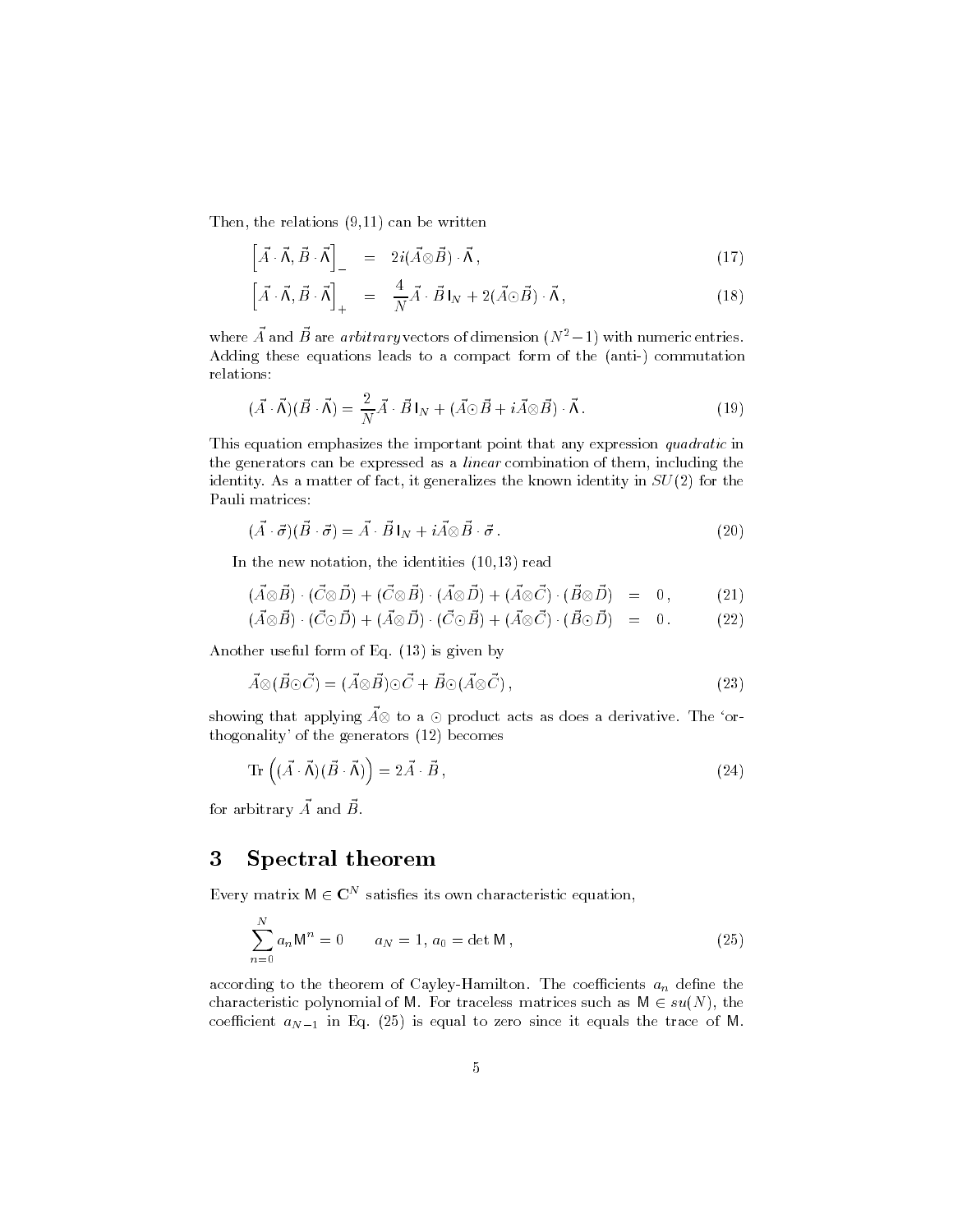According to Eq. (25), any power  $N' \geq N$  of the matrix M is identical to a linear combination of its powers  $M^n$  with  $0 \le n \le N-1$ . The expansion of a matrix exponential can thus be written

$$
\exp[-i\mathbf{M}] = \sum_{m=0}^{\infty} \frac{(-i\mathbf{M})^m}{m!} = \sum_{n=0}^{N} e_n(\mathbf{M}) \mathbf{M}^n , \qquad (26)
$$

with uniquely defined coefficients  $e_n(M)$ . They are determined directly by referring to the *spectral theorem* [13] valid for smooth functions  $f$  of a hermitian matrix M with (nondegenerate) eigenvalues  $m_k$ ,  $k = 1, ..., N$ :

$$
f(M) = \sum_{k=1}^{N} f(m_k) P_k ,
$$
 (27)

and the operator  $P_k = |m_k\rangle\langle m_k|$  projects down to the one-dimensional eigenspace spanned by the eigenvector  $|m_k\rangle$  associated with the eigenvalue  $m_k$ . In terms of powers  $M^k$  and the eigenvalues  $m_k$ , the matrices  $P_k$  read

$$
P_k = \prod_{n \neq k} \frac{M - m_n}{m_k - m_n} = \sum_{n=0}^{N-1} P_{kn} M^n ; \qquad (28)
$$

the sum contains powers  $M^{N-1}$  at most since the product runs over  $(N-1)$ factors. Combining Eqs. (27) and (28), one obtains that

$$
f(M) = \sum_{n=0}^{N-1} \left( \sum_{k=1}^{N} P_{kn} f(m_k) \right) M^n \equiv \sum_{n=0}^{N-1} f_n M^n , \qquad (29)
$$

and, upon choosing  $f(x) \equiv \exp(-ix)$ , the sum in the round brackets produces the coefficients  $e_n$  of the expansion (26) in terms of the eigenvalues  $m_k$ .

It is possible [18] to express the numbers  $f_n$  in (29) differently. Write the coefficient  $f_{N-1}(M, \lambda)$  of  $M^{N-1}$  with a dummy parameter  $\lambda$  introduced as follows:

$$
f_{N-1}(\mathsf{M},\lambda) = \sum_{n=1}^{N} \Delta_n f(\lambda m_k), \qquad \Delta_n = \prod_{k \neq n} (m_n - m_k)^{-1}.
$$
 (30)

Linear combinations of derivatives with respect to  $\lambda$  yield the remaining coefficients  $f_n$ ,  $n = 0, 1, ..., N - 2$ , associated with any smooth function  $f$ :

$$
f_n(\mathbf{M}) = \left[ \left( \partial_{\lambda}^{N-n-1} - \sum_{\nu=1}^{N-n-1} a_{N-\nu} \partial_{\lambda}^{N-n-1-\nu} \right) f_{N-1}(\mathbf{M}, \lambda) \right]_{\lambda=1}, \quad (31)
$$

with numbers  $a_n$  from the characteristic polynomial (25), and the abbreviaton  $d/d\lambda \equiv \partial_{\lambda}$ . Since Eq. (29) requires the eigenvalues of M, analytic expressions will be obtained only for  $(4 \times 4)$  matrices at most, i.e. for  $SU(4)$ .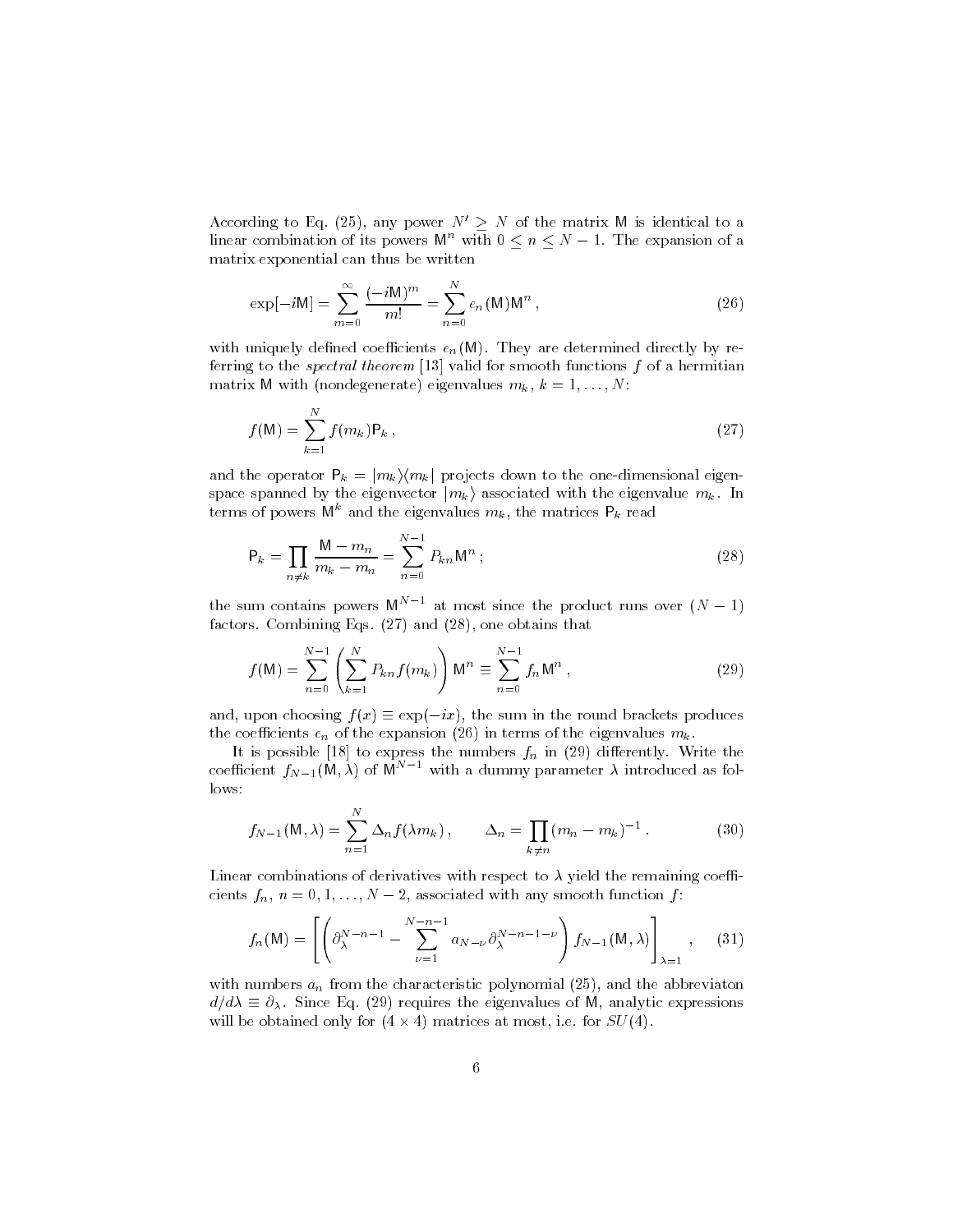#### Linearized spectral theorem  $\overline{4}$

A stronger version of relation (27) is derived now. It is valid for for hermitian  $(N \times N)$  matrices, and it will be called the linearized spectral theorem:

$$
f(\vec{M} \cdot \vec{\Lambda}) = f_0(\vec{M})|_N + \vec{f}(\vec{M}) \cdot \vec{\Lambda} \,. \tag{32}
$$

It states that any function f of a linear combination of the generators  $\vec{\Lambda}$  of  $SU(N)$  is equal to a linear combination of the identity and the generators with well-defined coefficients  $(f_0, \vec{f})$ . In other words, the powers of the generators  $\vec{\Lambda}$ contained in the powers  $M^n \equiv (\vec{M} \cdot \vec{\Lambda})^n$  in Eq. (29) can be reduced to linear combinations of them. In view of the commutation relations of the algebra  $su(N)$ , Eq. (19), this is not surprising: the required reduction is carried out in a finite number of steps by repeatedly expressing products of two generators by a linear combination of generators.

A convenient procedure to determine  $(f_0, \vec{f})$  in (32) starts from writing

$$
\mathsf{M}^n = \mu_{0,n} \, \mathsf{I}_N + \vec{\mu}_n \cdot \vec{\mathsf{\Lambda}} \,, \qquad n = 0, 1, 2 \dots, N - 1 \,, \tag{33}
$$

where

$$
\mu_{0,0} = 1, \quad \mu_{0,1} = 0, \tag{34}
$$

$$
\vec{\mu}_0 = 0, \quad \vec{\mu}_1 = \vec{M} \tag{35}
$$

A recursion relation for  $(\mu_{0,n}, \vec{\mu}_n)$  follows from writing  $M^{n+1} = M^n M$ , using (19) and  $(33)$ ,

$$
M^{n+1} = \mu_{0,n} \vec{M} \cdot \vec{\Lambda} + (\vec{\mu}_n \cdot \vec{\Lambda})(\vec{M} \cdot \vec{\Lambda})
$$
  
= 
$$
\frac{2}{N} \vec{\mu}_n \cdot \vec{M} \, I_N + (\mu_{0,n} \vec{M} + \vec{\mu}_n \odot \vec{M} + i \vec{\mu}_n \otimes \vec{M}) \cdot \vec{\Lambda}.
$$
 (36)

Comparison with (33) for  $(n + 1)$  instead of *n* shows that

$$
\mu_{0,n+1} = \frac{2}{N} \vec{\mu}_n \cdot \vec{M}, \qquad (37)
$$

$$
\vec{\mu}_{n+1} = \mu_{0,n}\vec{M} + \vec{\mu}_n \odot \vec{M} + i\vec{\mu}_n \otimes \vec{M} = \frac{2}{N} (\vec{\mu}_{n-1} \cdot \vec{M})\vec{M} + \vec{\mu}_n \odot \vec{M}
$$
 (38)

which recursively defines  $(\mu_{0,n}, \vec{\mu}_n)$  in terms of  $\vec{M}$ , starting with the 'initial values' (34,35). The terms  $i\vec{\mu}_n \otimes \vec{M}$  do not contribute since each  $\vec{\mu}_n$  following<br>from (33) is proportional to  $\vec{M}$ ,  $\vec{M} \odot \vec{M}$ ,  $(\vec{M} \odot \vec{M}) \odot \vec{M}$ , ... Using the derivativelike property (23), one always encounters terms  $\vec{M} \otimes \vec{M}$  being equal to zero. Consequently, the coefficients  $(f_0, \vec{f})$  on the right-hand-side of (32) have been expressed explicitly through  $\vec{M}$  and the eigenvalues  $m_k$ :

$$
f_0(\vec{M}) = \sum_{n=0}^{N-1} f_n \mu_{0,n} , \qquad \vec{f}(\vec{M}) = \sum_{n=0}^{N-1} f_n \vec{\mu}_n , \qquad (39)
$$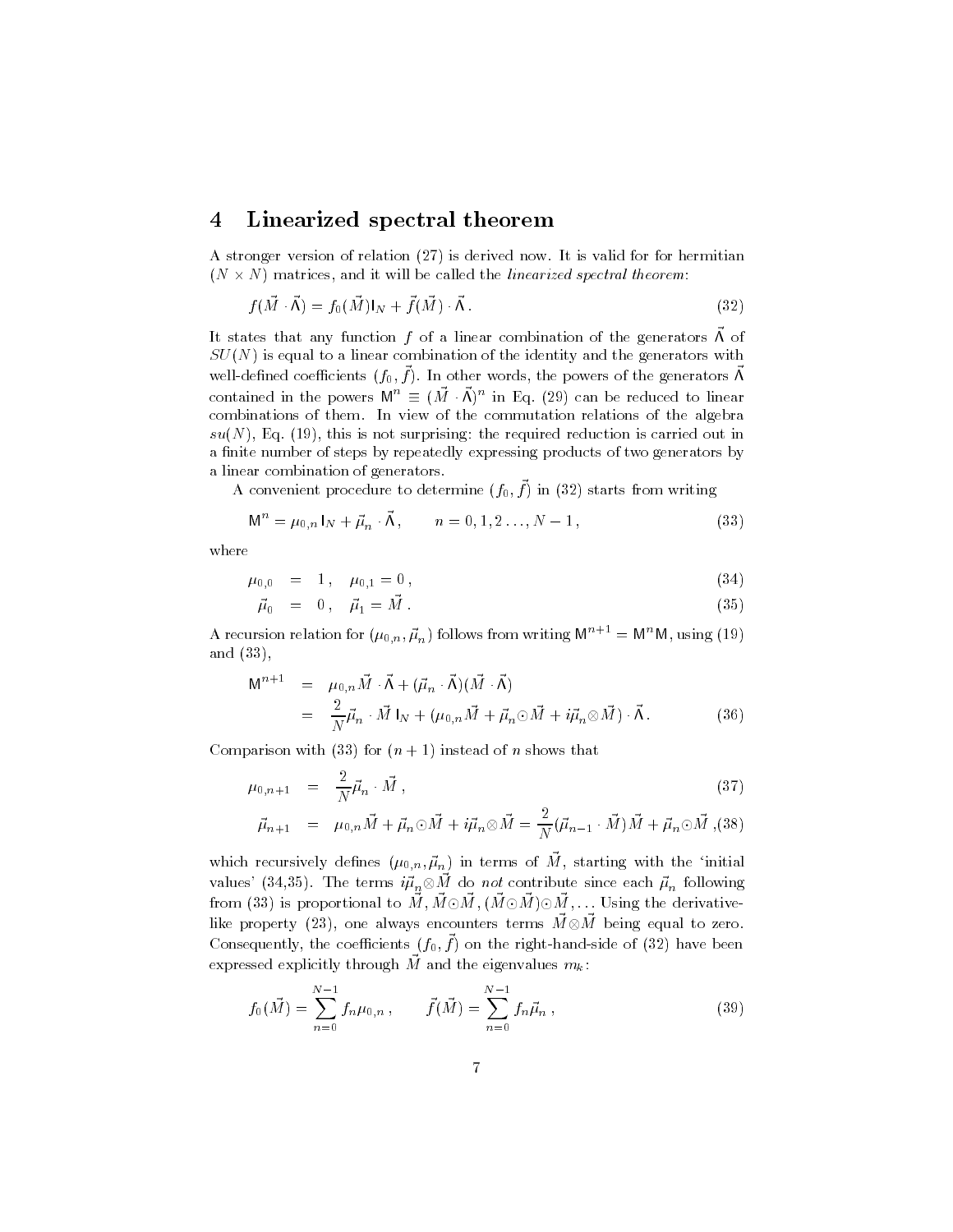with  $f_n$  from Eqs. (30) and (31). Note that according to (38) the expression for  $\vec{f}(\vec{M})$  contains only totally symmetric powers  $\vec{M}$ ,  $\vec{M} \odot \vec{M}$ ,  $(\vec{M} \odot \vec{M}) \odot \vec{M}$ , ... Given  $\vec{M}$ , a simple expression for  $f_0$  is provided by taking the trace of Eq. (32):

$$
f_0(\vec{M}) = \frac{1}{N} \text{Tr}(f(\vec{M} \cdot \vec{\Lambda})) = \frac{1}{N} \sum_{k=1}^{N} f(m_k).
$$
 (40)

It should be pointed out that  $f_0$  is not independent of  $\vec{f}$ : one can solve the recursion for  $\vec{\mu}_n$ , Eq. (38) without refering to (37). This is reasonable because only then one has the *same* number of parameters in  $\vec{M}$  and on the right-handside of  $(32)$ .

Suppose now that the *right-hand-side* of Eq.  $(32)$  is given, i.e. the parameters  $(f_0, f)$  are known to define a group element of  $SU(N)$ . How does one express M in terms of  $\vec{f}$ ? This is actually the difficult step when deriving a BCH-formula: to find the group element in terms of the the original parametrization. Assume the function  $f$  to be invertible, then one can write

$$
\vec{M} \cdot \vec{\Lambda} = f^{-1} (f_0 I_N + \vec{f} \cdot \vec{\Lambda}) = F(\vec{f} \cdot \vec{\Lambda})
$$
\n(41)

with a new function  $F$ . The clue to the inversion is to realize that  $(41)$  represents an equation of the type  $(32)$  again. This follows from reading Eq.  $(32)$  from right to left, replacing  $f \to F$ , exchanging the role of  $\vec{f}$  and  $\vec{M}$ , and setting  $f_0$ equal to zero in  $(32)$ . Now the reasoning leading to Eq.  $(39)$  can be repeated in order to determine  $\vec{M} = \vec{M}(\vec{f})$ . Therefore,  $\vec{M}$  can be found as a function of  $\vec{f}$ by the means already established.

The orthonormality (12) for the generators  $\vec{\Lambda}$  allows one to formally switch from  $\vec{M}$  to  $\vec{f}$  and vice versa in a simple manner: multiply Eq. (32) with  $\Lambda_k$  and take the trace which leads to

$$
f_k = \text{Tr}\left(f_0 \Lambda_k + \vec{f} \cdot \vec{\Lambda} \Lambda_k\right) = \text{Tr}\left(f(\vec{M} \cdot \vec{\Lambda}) \Lambda_k\right) , \qquad (42)
$$

while the inverse transformation follows from  $(41)$ :

$$
M_k = \text{Tr}\left((\vec{M} \cdot \vec{\Lambda})\Lambda_k\right) = \text{Tr}\left(f^{-1}(f_o \mid_N + \vec{f} \cdot \vec{\Lambda})\Lambda_k\right). \tag{43}
$$

Before applying the linearized spectral theorem to the derivation of BCHformulae, a comment on the relation between the matrices  $M = \vec{M} \cdot \vec{\Lambda}$  and F in  $(32),$ 

$$
f(\mathsf{M}) = f_0 \mathsf{I}_N + \mathsf{F} \tag{44}
$$

should be made. One must have  $[M, F] = 0$  since Eq. (44) is an identity. Nevertheless, the matrices involved do not have to be multiples of each other. The vanishing commutator implies that the matrices M and F can be diagonalized simultaneously. Having done this M would be given by a specific linear combination of  $(n-1)$  traceless diagonal generators  $H_k, k = 1, 2, ..., N-1$ . The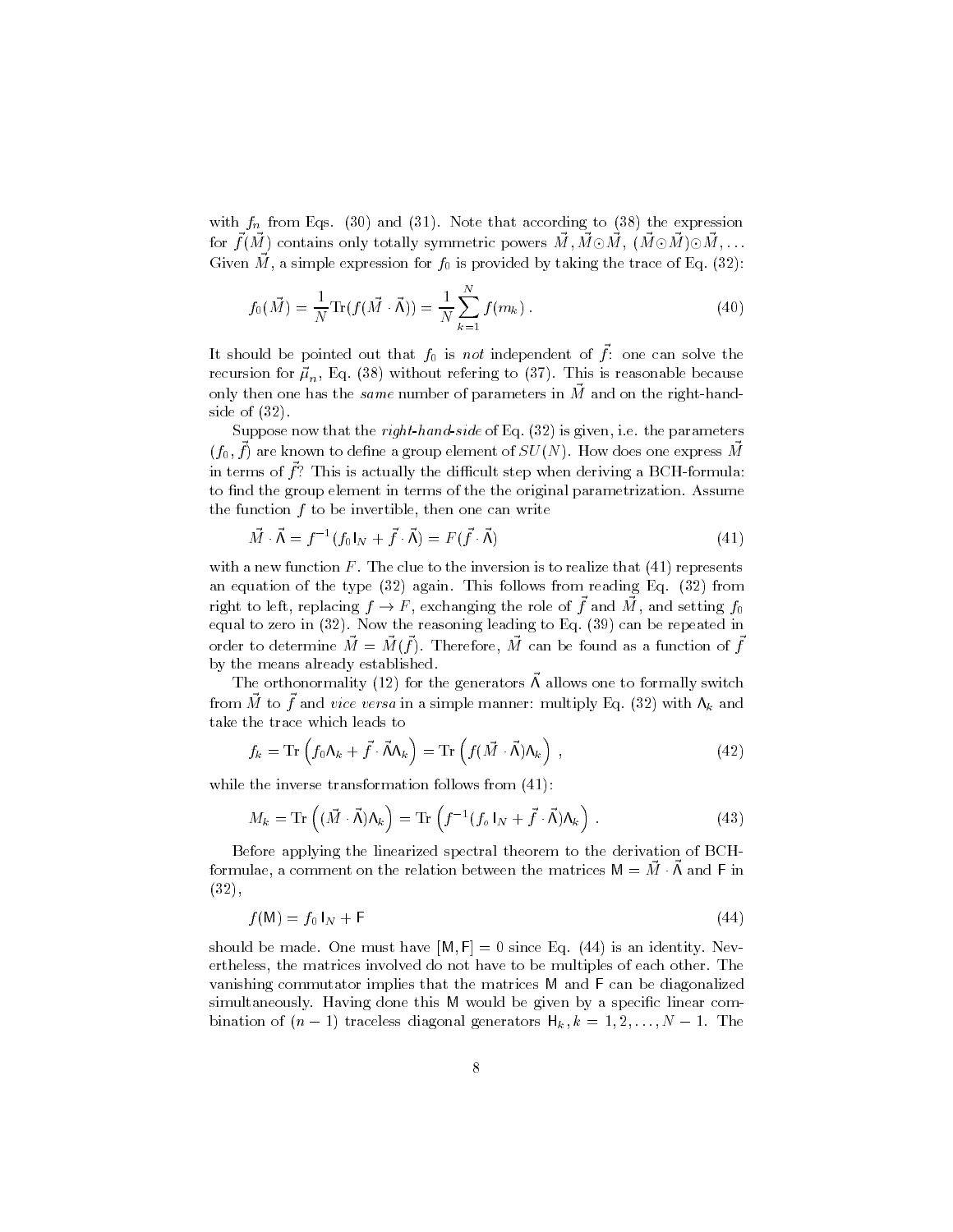matrix F commutes with M and it is therefore only required to be another element of the maximal abelian subalgebra containing M. For the group  $SU(2)$ , the dimension of this algebra is equal to one: M and F are in this (and only this) case proportional to each other (cf. the first example below). For  $SU(3)$  this observation is illustrated by a result of [6] where Lie groups are studied from a geometric point of view. In an appropriate local basis, any group element can be written as a function of a linear combination of two commuting operators which span a maximal abelian subalgebra.

#### **BCH** for  $SU(N)$  $\overline{5}$

A Baker-Campbell-Hausdorff relation for composing of group elements of  $SU(N)$ follows from twofold application of the linearized spectral theorem with  $f(x) =$  $\exp[-ix]$ . Consider the product of two finite transformations,  $\exp[-i\vec{M}\cdot\vec{\Lambda}]$  and  $\exp[-i\vec{N}\cdot\vec{\Lambda}]$ , which defines a third element of  $SU(N)$  characterized by  $\vec{R}$ ,

$$
\exp[-i\vec{R}\cdot\vec{\Lambda}] = \exp[-i\vec{M}\cdot\vec{\Lambda}]\exp[-i\vec{N}\cdot\vec{\Lambda}].
$$
\n(45)

Using Eq.  $(32)$  with the exponential function, one obtains

$$
\exp[-i\vec{R}\cdot\vec{\Lambda}] = \mu_0 \nu_0 I_N + (\nu_0 \vec{\mu} + \mu_0 \vec{\nu}) \cdot \vec{\Lambda} + (\vec{\mu} \cdot \vec{\Lambda})(\vec{\nu} \cdot \vec{\Lambda})
$$
  
\n
$$
= (\mu_0 \nu_0 + \frac{2}{N} \vec{\mu} \cdot \vec{\nu}) I_N + (\nu_0 \vec{\mu} + \mu_0 \vec{\nu} + \vec{\mu} \odot \vec{\nu} + i \vec{\mu} \otimes \vec{\nu}) \cdot \vec{\Lambda}
$$
  
\n
$$
= \rho_0 I_N + \vec{\rho} \cdot \vec{\Lambda}, \qquad (46)
$$

using the commutation relations (19). The quantities  $(\rho_0, \vec{\rho})$  can be read off directly as the coefficients of  $I_N$  and  $\Lambda_j$ , respectively. The components of  $\vec{R}$  are thus given by Eq.  $(43)$ :

$$
R_k = i \operatorname{Tr} \left\{ \ln \left[ (\mu_0 \nu_0 + \frac{2}{N} \vec{\mu} \cdot \vec{\nu}) I_N + (\nu_0 \vec{\mu} + \mu_0 \vec{\nu} + \vec{\mu} \odot \vec{\nu} + i \vec{\mu} \otimes \vec{\nu}) \cdot \vec{\Lambda} \right] \Lambda_k \right\},
$$
\n(47)

providing the relation  $\vec{R} = \vec{R}(\vec{M}, \vec{N})$ . The explicit evaluation requires diagonalization of the matrices M an N in order to determine  $\vec{\mu}$  and  $\vec{\nu}$ ; finally,  $\vec{\rho} \cdot \vec{\Lambda}$ has to be diagonalized in order to get rid of the logarithm in Eq. (47). In total, three  $(N \times N)$  matrices have to be diagonalized to achieve the entangling.

As an illustration, the familiar example of  $SU(2)$  will be looked at from the point of view developed here. However, the  $\odot$  product being identical to zero, this case does not exhibit the full complexity. Therefore,  $SU(4)$  will also be discussed briefly. Before giving the examples, the use of the linearized spectral theorem for the determination of similarity transformations in the group  $SU(N)$ will be indicated.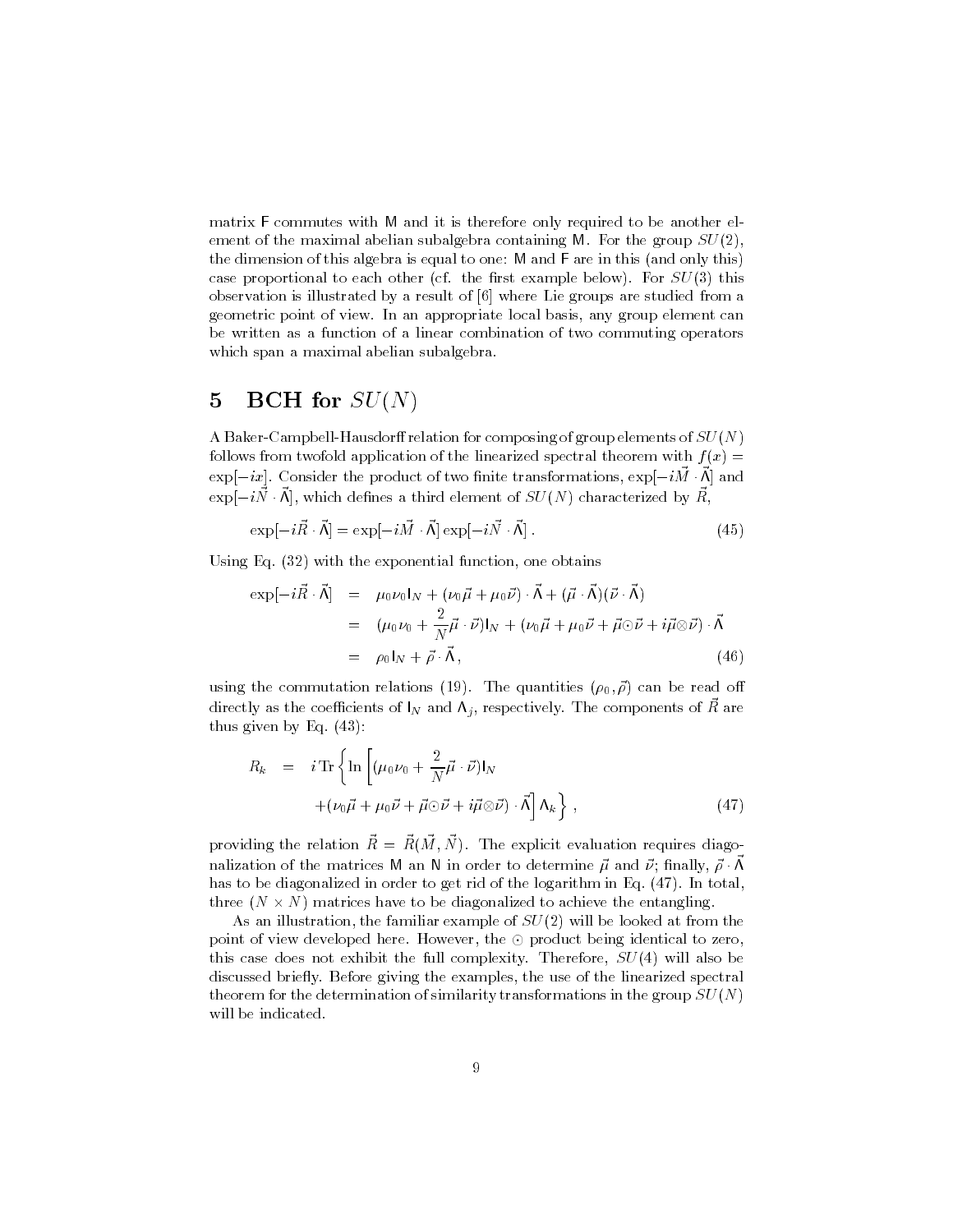#### **Similarity transformations** 6

The transformation of the operator  $\mathsf{N}=\vec{N}\cdot\vec{\mathsf{\Lambda}}\in su(N)$  under  $\mathsf{M}=\vec{M}\cdot\vec{\mathsf{\Lambda}}\in su(N)$ according to

$$
\exp[-i\mathsf{M}]\,\mathsf{N}\,\exp[i\mathsf{M}]=\mathsf{N}'\tag{48}
$$

could be determined from the linearized spectral theorem in the following way. Write the group element as

$$
\exp[i\mathsf{M}] = \mu_0 I_N + \vec{\mu} \cdot \vec{\Lambda},\tag{49}
$$

and its inverse follows from the adjoint of this equation as

$$
\exp[-i\mathsf{M}] = \mu_0^* \mathsf{I}_N + \vec{\mu}^* \cdot \vec{\mathsf{\Lambda}},\tag{50}
$$

where the star denotes complex conjugation. Plugging these expressions into  $(48)$ , one encounters triple products of generators A which when reduced to a linear combination lead to a somewhat involved expression. It is more convenient to first multiply Eq.  $(48)$  with exp[iM], and to work out the terms quadratic in the generators. Comparison of the coefficients of  $I_N$  and  $\vec{\Lambda}$  leads to

$$
\vec{\mu} \cdot \vec{\nu} = \vec{\mu} \cdot \vec{N'}, \tag{51}
$$

$$
\mu_0 \vec{N} + \vec{N} \odot \vec{\mu} + i \vec{N} \otimes \vec{\mu} = \mu_0 \vec{N'} + \vec{\mu} \odot \vec{N'} + i \vec{\mu} \otimes \vec{N'} . \tag{52}
$$

It is the vector  $\vec{N'}$  which must be determined from these equations. It is useful to rewrite Eq.  $(52)$  with matrices

$$
\mathbf{K}_{\pm} \equiv \mu_0 I_N + \vec{\mu} \odot \pm i\vec{\mu} \otimes , \tag{53}
$$

acting on the vectors  $\vec{N}$  and  $\vec{N'}$ , respectively,

$$
\mathbf{K} = \vec{N} = \mathbf{K} + \vec{N'} \,. \tag{54}
$$

The matrix  $\mathbf{K}_{+}$  does have an inverse,  $\mathbf{K}_{+}^{-1}$ , since it describes the action of  $\exp[iM]$  on N' which is invertible. Consequently, the vector  $\vec{N'}$  is determined by the relation

$$
\begin{split} \vec{N'} &= \mathbf{K}_{+}^{-1} \mathbf{K}_{-} \vec{\nu} \\ &= \left( \mu_{0} \mathbf{I}_{N} + \vec{\mu} \odot + i \vec{\mu} \otimes \right)^{-1} \left( \mu_{0} \mathbf{I}_{N} + \vec{\mu} \odot - i \vec{\mu} \otimes \right) \vec{N} \,, \end{split} \tag{55}
$$

as a function of  $\vec{\mu}$  and  $\vec{N}$  as required.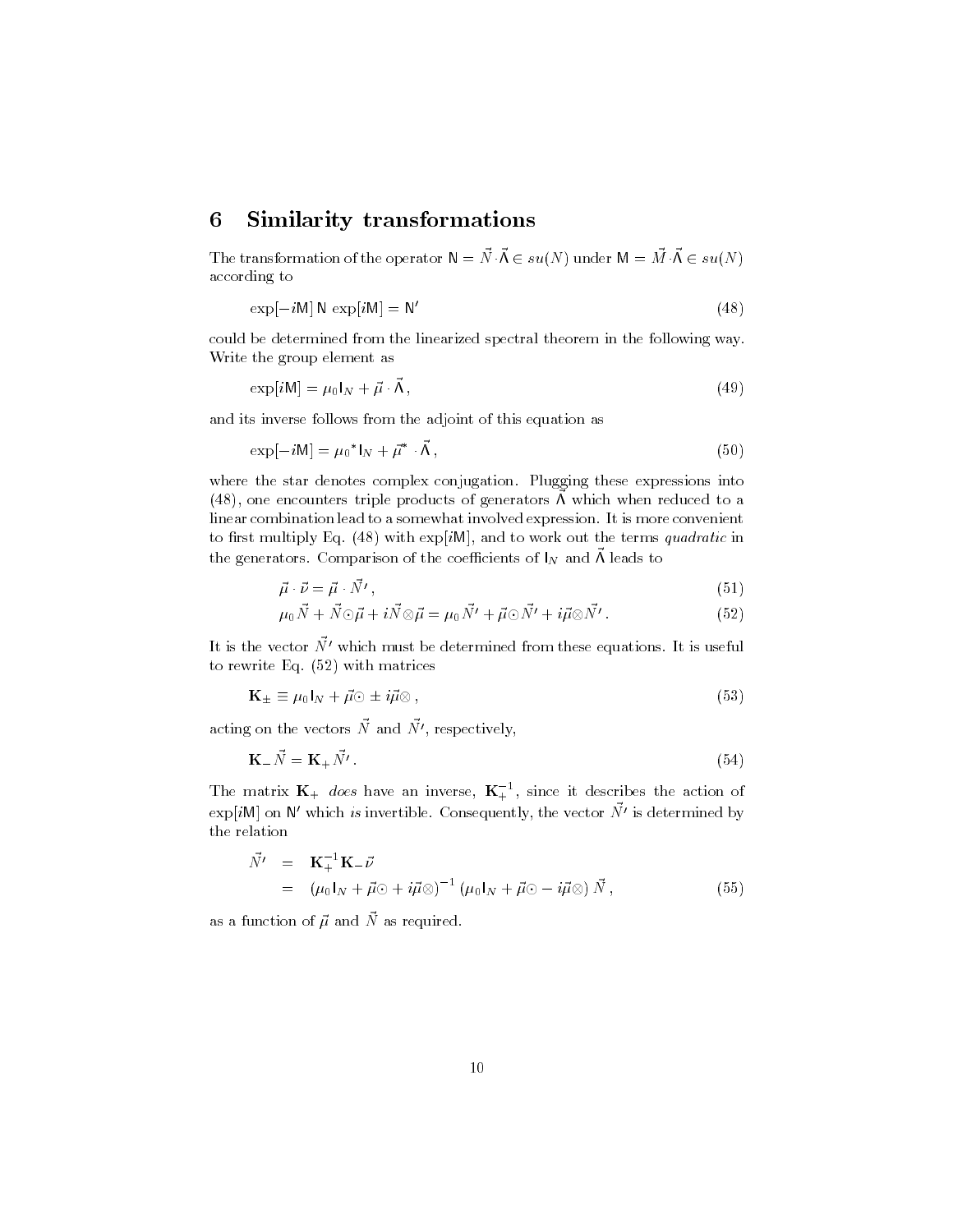#### $\bf 7$ **Example 1:**  $SU(2)$

The group  $SU(2)$  is used to describe rotations in quantum mechanics and it is isomorphic [5, 9] to the group of unimodular quaternions,  $Sl(1,q)$ . The multiplication rules of quaternions being known, explicit expressions for the product of two elements of the group  $SU(2)$  are obtained easily. In quantum mechanics, as a first step one usually establishes the relation

$$
\exp[-i\vec{\alpha}\cdot\vec{\sigma}/2] = \cos(\alpha/2)\mathbf{I}_2 - i\sin(\alpha/2)\vec{\epsilon}_\alpha \cdot \vec{\sigma}, \qquad (56)
$$

$$
\vec{\alpha} = \alpha \vec{e}_{\alpha} , \quad \vec{e}_{\alpha} \cdot \vec{e}_{\alpha} = 1 , \tag{57}
$$

by an expansion (26) of the exponential exploiting the simple properties of the  $(2 \times 2)$  Pauli matrices. The three-vector  $\vec{\alpha}$  determines both the axis of rotation,  $\vec{e}_{\alpha}$ , and the turning angle,  $0 \le \alpha \le 4\pi$ . Eq. (57) is special since the matrix in the exponent and the second term on the right are proportional to each other. As was mentioned before this is due to the fact that the group  $SU(2)$  has rank one, implying that all traceless  $(2 \times 2)$  matrices are multiples of each other. Working out the product of two rotations characterized by  $\vec{\alpha}$  and  $\vec{\beta}$ , respectively, one obtains

$$
\exp[-i\vec{\gamma}\cdot\vec{\sigma}/2] = \begin{pmatrix} \cos(\alpha/2)\cos(\beta/2) + \vec{\alpha}\cdot\vec{\beta} \\ -i\left(\sin(\alpha/2)\cos(\beta/2)\vec{\epsilon}_{\alpha} + \cos(\alpha/2)\sin(\beta/2)\vec{\epsilon}_{\beta} \\ +\sin(\alpha/2)\sin(\beta/2)\vec{\epsilon}_{\alpha} \times \vec{\epsilon}_{\beta}\right) \cdot \vec{\sigma} \end{pmatrix}
$$
(58)

The vector  $\vec{\gamma}$  which points along the axis of the composed rotation can be read off directly.

Eqs. (57) and (58) are derived easily from the spectral method. First, write down the quantities introduced in the derivation of Eq. (39). The spectral theorem (32) involves the projection operators  $P_{\pm}$  (with  $(\pm) \equiv (1,2)$ ) which for  $SU(2)$  are found from (28) to be

$$
P_{\pm} = \frac{\vec{\alpha} \cdot \vec{\sigma} - \alpha_{\mp}}{\alpha_{\pm} - \alpha_{\mp}} = \frac{1}{2} \left( l_2 \pm \vec{e}_{\alpha} \cdot \vec{\sigma} \right) , \qquad (59)
$$

using that the operator  $\vec{\alpha} \cdot \vec{\sigma}$  has eigenvalues  $\alpha_+ = \pm \alpha$ . This immediately reproduces Eq. (57) via

$$
e^{-i\alpha} + \mathsf{P}_{+} + e^{-i\alpha} - \mathsf{P}_{-} = \exp[-i\vec{\alpha} \cdot \vec{\sigma}/2]. \tag{60}
$$

Writing down the right-hand-side of Eq. (46) for the parameters  $(\mu_0 = \cos(\alpha/2))$ .  $\vec{\mu} = -\sin(\alpha/2)\vec{e}_{\alpha}$  and similarly for  $(\nu_0, \vec{\nu})$ , one finds that (keep  $\odot \equiv 0$  in mind)

$$
\gamma_0 = \cos(\alpha/2)\cos(\beta/2) + \sin(\alpha/2)\sin(\beta/2)\vec{\epsilon}_{\alpha} \cdot \vec{\epsilon}_{\beta}, \qquad (61)
$$

$$
\vec{\gamma} = (\cos(\beta/2)\sin(\alpha/2)\vec{e}_{\alpha} + \cos(\alpha/2)\sin(\beta/2)\vec{e}_{\beta} \n+ \sin(\alpha/2)\sin(\beta/2)\vec{e}_{\alpha}\otimes\vec{e}_{\beta}) \cdot \vec{\sigma}.
$$
\n(62)

This reproduces indeed Eq. (58) because  $\otimes$  coincides with the familiar cross product in three dimensions. Note that the results have been derived here without explicitly expanding the exponentials involved.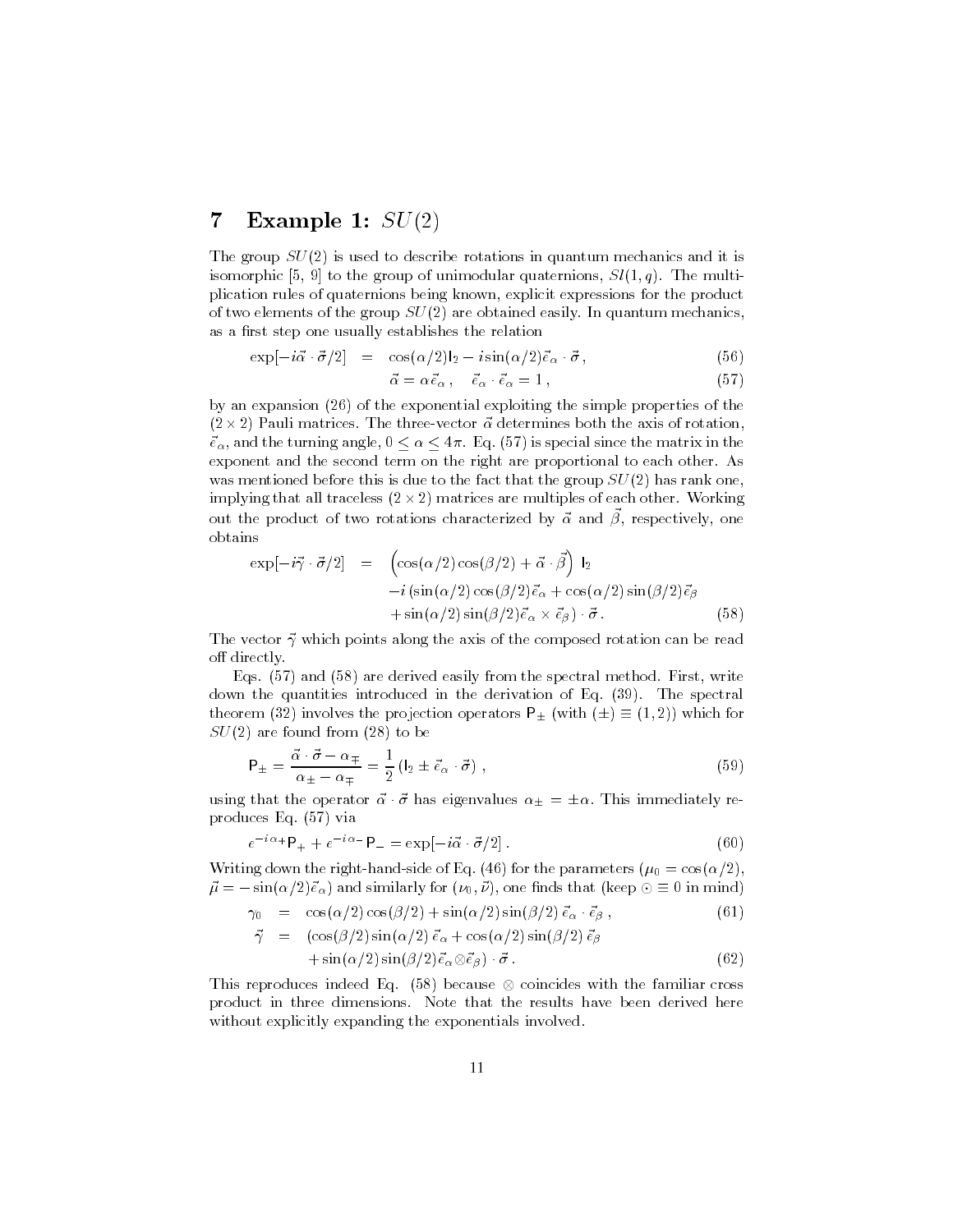#### 8 **Example 2:**  $SU(4)$

The example of  $SU(2)$  is exceptional in the sense that (i) the product  $\odot$  is identically zero, (ii) the spectral theorem and its linearized version coincide, and (iii) the matrices M and F in Eq. (44) are multiples of each other. None of these properties holds for  $SU(N), N \geq 3$ , all of which do provide generic examples to illustrate the BCH-composition rule. Analytic solvability of the third- and fourth-order characteristic polynomials is a pleasant accident but it does not have any structural consequences in the present context. To give a nontrivial example,  $SU(4)$  will be studied below.

The interesting point is the reduction of the spectral theorem for an element of  $SU(4)$  to linear form. Let us assume that the coefficients  $e_n(M)$  of the powers of M in Eq. (26) have been determined (use  $f(x) \equiv \exp[-ix]$ ) by solving the characteristic polynomial of M and employing Eqs. (30) and (31):

$$
\exp[-i\mathsf{M}] = e_0\mathsf{I}_4 + e_1\vec{M}\cdot\vec{\Lambda} + e_2(\vec{M}\cdot\vec{\Lambda})^2 + e_3(\vec{M}\cdot\vec{\Lambda})^3
$$
(63)  

$$
= \left(e_1 + e_2\frac{1}{2}\vec{M}^2 + e_3\frac{1}{2}(\vec{M}\odot\vec{M})\cdot\vec{M}\right)\mathsf{I}_4
$$

$$
+ \left((e_1 + e_3\frac{1}{2}\vec{M}^2)\vec{M} + e_2\vec{M}\odot\vec{M} + e_3(\vec{M}\odot\vec{M})\odot\vec{M}\right)\cdot\vec{\Lambda},
$$

and that the reduction has been carried out via Eq.  $(19)$ , using the antisymmetry of the  $\otimes$  product. Alternatively, one employs formula (39) based on the recursion relations. The quadratic and cubic terms lead to vectors with third powers of  $\vec{M}$ at most. As an identity, left- and right-hand-side of (63) must commute which is not trivial only for the last two terms multiplying  $\vec{\Lambda}$ :

$$
[\vec{M} \cdot \vec{\Lambda}, (\vec{M} \odot \vec{M}) \cdot \vec{\Lambda}] = 2i\{\vec{M} \otimes (\vec{M} \odot \vec{M})\} \cdot \vec{\Lambda} = 0 , \qquad (64)
$$

as follows from  $(22)$  applied to the quantity in curly brackets. Similarly, for the fourth term one finds

$$
[\vec{M} \cdot \vec{\Lambda}, \{(\vec{M} \odot \vec{M}) \odot \vec{M}\} \cdot \vec{\Lambda}] = 2i \left(\vec{M} \otimes \{(\vec{M} \odot \vec{M}) \odot \vec{M}\}\right) \cdot \vec{\Lambda} = 0, \tag{65}
$$

Furthermore, one shows along the same line that these two terms commute among themselves,

$$
[(\vec{M}\odot\vec{M})\cdot\vec{\Lambda},\{(\vec{M}\odot\vec{M})\odot\vec{M}\}\cdot\vec{\Lambda}] = 2i((\vec{M}\odot\vec{M})\otimes\{(\vec{M}\odot\vec{M})\odot\vec{M}\})\cdot\vec{\Lambda} = 0,
$$
\n(66)

Hence, in the process of 'linearization,' three commuting linear combinations of the  $(N^2-1)$  matrices A arise naturally for  $SU(4)$ . They span the maximal abelian subalgebra associated with the element  $\vec{M} \cdot \vec{\Lambda}$ . Knowing (63) it is straightforward to (i) multiply two elements  $\exp[-iM]$  and  $\exp[-iN]$  of  $SU(4)$ , (ii) reduce the product to linear form by removing the single term quadratic in  $\Lambda$  in analogy to (46) and to *(iii)* reexponentiate using the prescription in (47).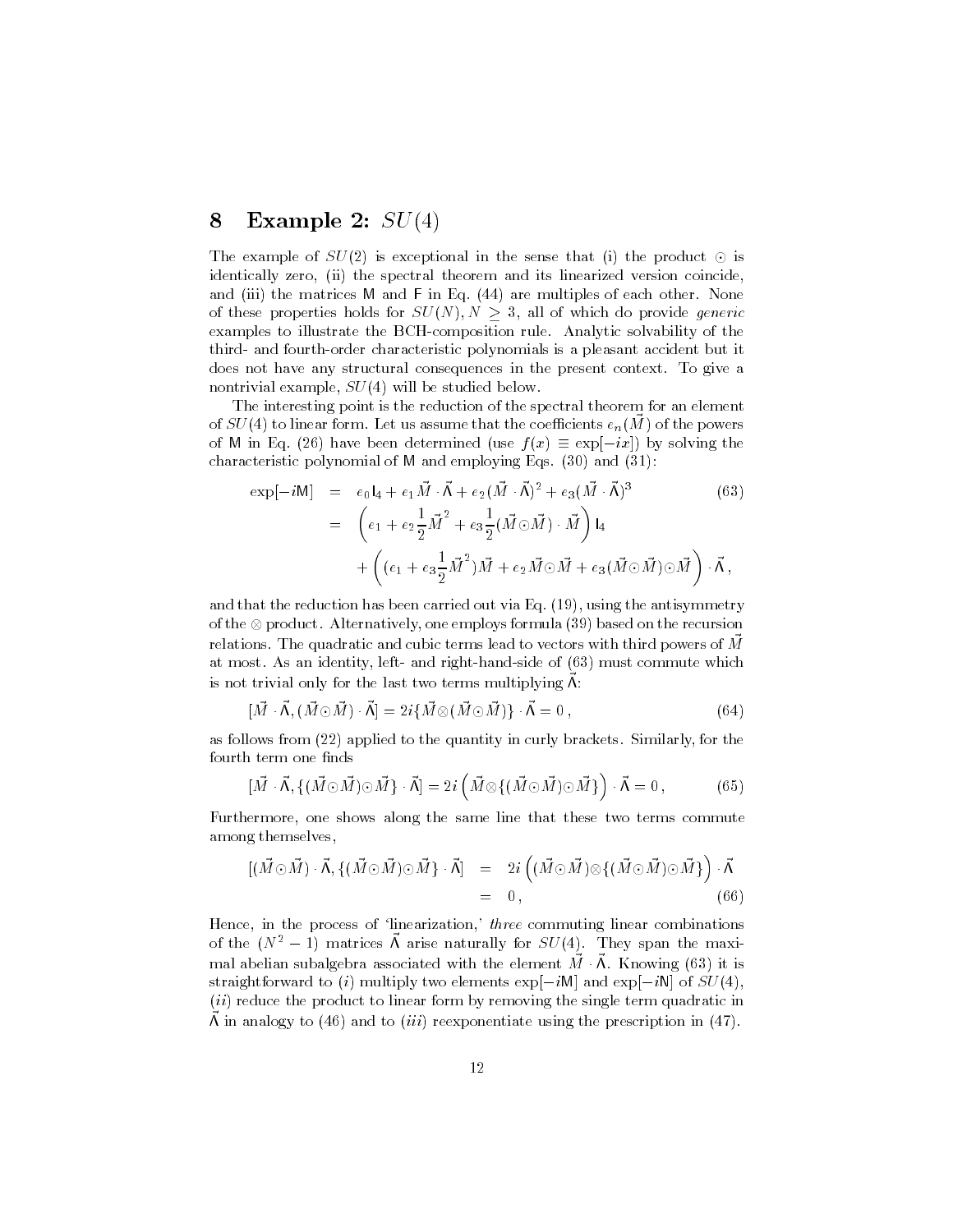#### **Summary and Discussion** 9

It has been shown how to explicitly calculate BCH-relations for the group  $SU(N)$ . The essential ingredients are (i) the property that products of generators  $\Lambda_i \in SU(N)$  are expressible as linear combinations of generators, and *(ii)* the reduction of the spectral theorem to linearized form. It has been assumed throughout that the operators involved have no degenerate eigenvalues (this case could be included along the lines shown in [18], for example). The present approach is not restricted to exponential functions of operators which, however, seems to be the most important case in physics. Applications of these results are expected to deal with coherent states for the group  $SU(N)$ , useful for the description of lasers with  $N$  levels.

Both steps,  $(i)$  and  $(ii)$ , are based on a surplus of structure in the algebra  $su(N)$ , i. e., the specific form of the anticommutator (11) which does not exist for all Lie algebras. Therefore, the generalization of this approach to other groups is possible whenever the *product* of two generators defines another element of the original algebra. In general, this is guaranteed only for the Lie *product*, the commutator. To put it differently, the Lie algebra must be closed under both commutation and anticommutation of its elements. Apart from  $SU(N)$ , this property also holds for the general linear group in N dimensions,  $GL(N)$ , for example.

# References

- [\*] Supported by the Swiss National Science Foundation.
- [1] F. T. Arecchi, E. Courtens, R. Gilmore, and H. Thomas: Phys. Rev. A 6  $(1972)$  2211
- [2] K. J. Barnes, P. H. Dondi, and S. C. Sarkar: J. Phys. A 5 (1972) 555.
- [3] K. J. Barnes and R. Delbourgo: J. Phys. A 5 (1972) 1043.
- [4] M. V. Berry, N. L. Balazs, M. Tabor, and A. Voros: Ann. Phys. 122 (1979) 26
- [5] L. C. Biedenharn and J. Louck: Angular Momentum in Quantum Physics. (London: Addison Wesley) 1981.
- [6] A. Bulgac and D. Kusnezow: Ann. Phys. 199 (1990) 187.
- [7] G. Casati, D. V. Chirikov, J. Ford, and F. M. Izraelev in Stochastic Behaviour in Classical and Quantum Systems, G. Casati and J. Ford (eds), Lecture Notes in Physics 93 (Springer 1979)
- [8] E. Erikson: J. Math. Phys. 8 (1968) 790.